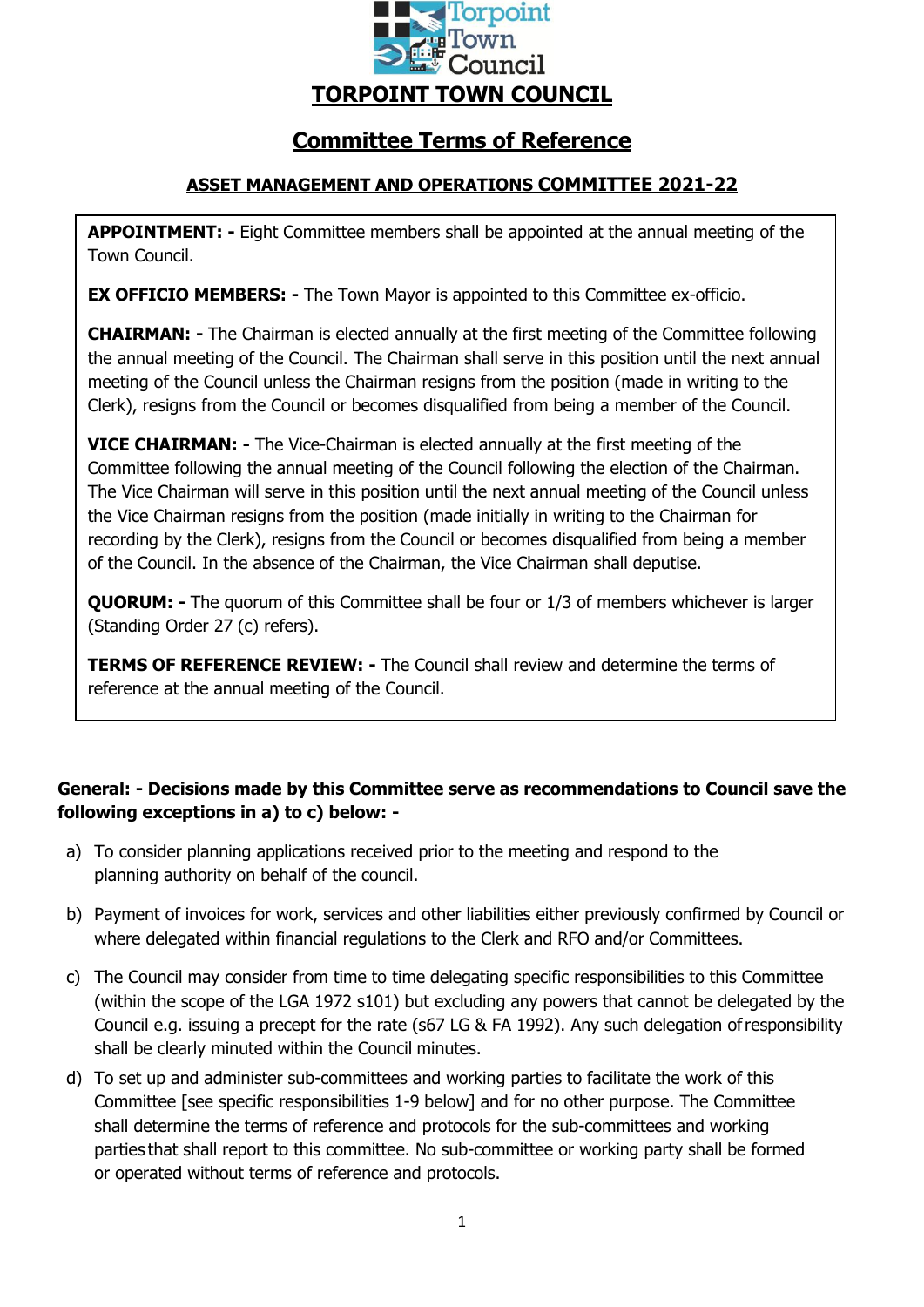

Where matters have been delegated to this Committee for approval, it shall comply with all Council's policies, protocols, systems and procedures including Standing Orders and Financial Regulations and any other statute within legislation.

# **Specific Responsibilities** –

Under the direction, leadership and guidance of the Committee Chairman, shall be accountable and responsible for the following areas of Council Activity

- 1) Oversight, responsibility and maintenance of Council property including buildings, land holdings and assets within the ownership or responsibility of the Town Council.
- 2) To present and include the Asset and Maintenance Development Plan within the papers for the precept meetings and to identify sources of finance to implement the plan. This will be produced within the confines of Financial Regulations and also the Council Business Risk Management Plan with reference to currently owned council capital projects.
- 3) Oversight of appropriate maintenance programmes for the above where appropriate and within budgetary and financial constraints. To implement the programmes in line with best practiceand with due regard to standing orders and financial regulations.
- 4) Oversight and responsibility of relevant recording protocols both statutory and as required bythis Council in relation to health and safety, maintenance and any other requirements.
- 5) Together with the Clerk & RFO to review the Budget Variance and the appropriateness of current budgets that have not been delegated to other Committees/Officers.
- 6) Compilation and responsibility for the Health and Safety policy.
- 7) Compilation of the Health and Safety operational manual, implementation for the protocols and procedures ensuring statutory compliance with directives and legislation issued by the Health and Safety Executive.
- 8) Responsible for the implementation and monitoring of health and safety training for staff.
- 9) Responsible for condition report of all fixed assets that shall be presented to the Councilfor consideration from time to time but at least annually.
- 10) Responsible for ensuring compliance with the General Data Protection Regulations (GDPR), Freedom of Information and the associated protocols.
- 11) Responsible for ensuring adequate IT equipment, website and services are provided.

#### **Committee Programme 2021/22**

#### **June 2021**

Election of Chairman Election of Vice-Chairman Review Committee Terms of Reference New Council – Confirm Asset Register

#### **September 2021**